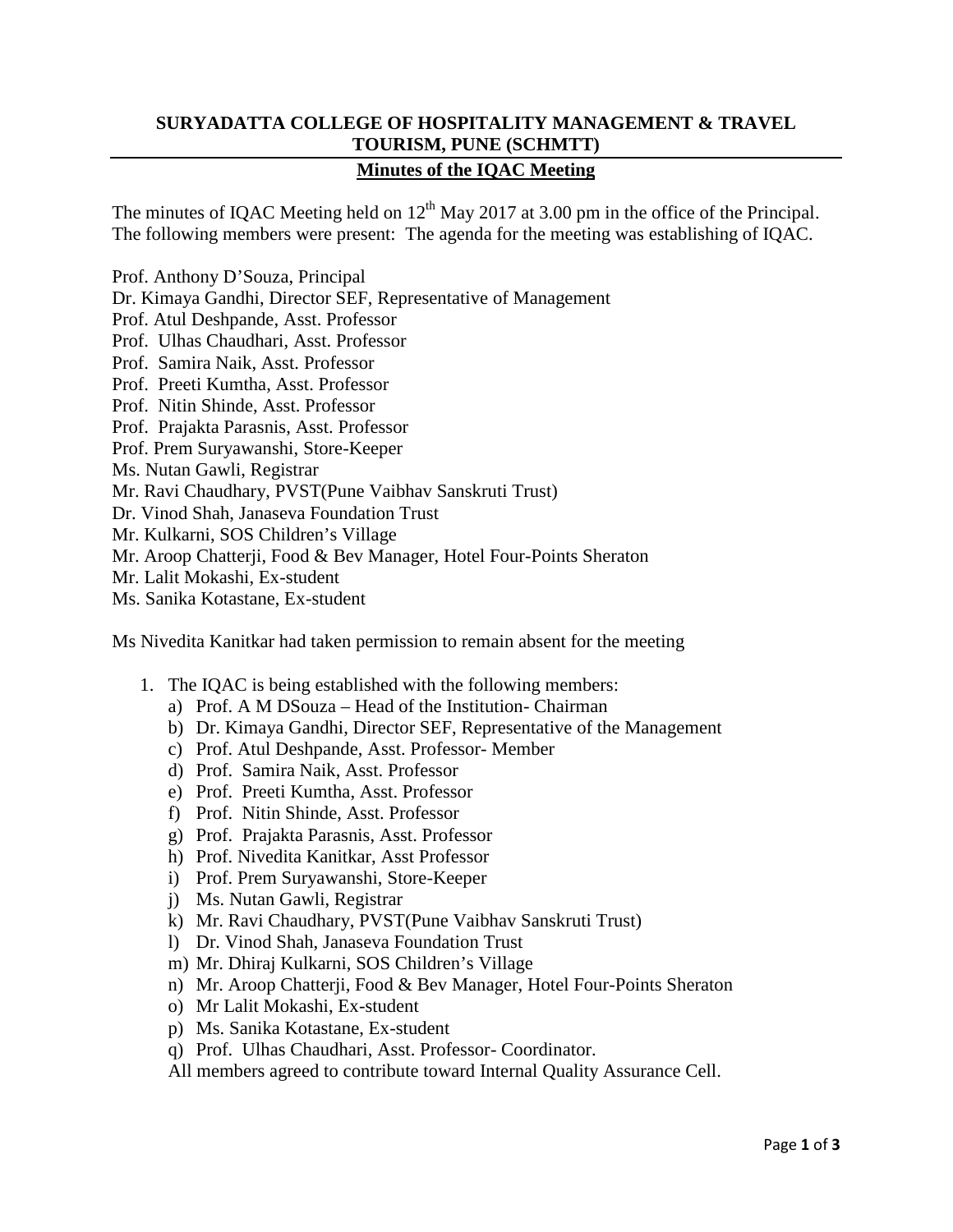- 2. Prof. A. M. D'Souza informed the members about the establishment of IQAC in the College for the purpose of accreditation. The college is already an ISO 9001-2008 certified College and now accreditation by NAAC was necessary as per University. The Assessment is based on seven criteria and the college would be assessed on self-study report prepared by the college and emphasized the approach the college should take in maintaining quality. He briefly explain that IQAC shall evolve mechanisms and procedures for:
	- a) Ensuring timely, efficient and progressive performance of academic, administrative and financial tasks
	- b) The relevance and quality of academic and research programmes
	- c) Equitable access to and affordability of academic programmes for various sections of society
	- d) Optimization and integration of modern methods of teaching and learning
	- e) The credibility of evaluation procedures
	- f) Ensuring the adequacy, maintenance and functioning of the support structure and services
	- g) Research sharing and networking with other institutions in India and abroad

## **The functions of IQAC would be**

- a) Development and application of quality benchmarks/parameters for the various academic and administrative activities of the institution
- b) Dissemination of information on the various quality parameters of higher education
- c) Organization of workshops, seminars on quality related themes and promotion of quality circles
- d) Documentation of the various programmes / activities leading to quality improvement
- e) Acting as a nodal agency of the institution for quality-related activities
- f) Preparation of the Annual Quality Assurance Report (AQAR) to be submitted to NAAC based on the quality parameters
- 3. Prof. A. M. D'Souza emphasized the college to become updated in this fast-changing world of digital technology. Already multiple sources of information are available to students, classroom teaching will become obsolete and many other ways will be available of gaining education. There are many colleges which have come up and only those colleges which offer quality education will thrive.
- 4. In addition, other (Private and Deemed) universities are emerging and overhauling the face of classrooms and teaching/instructional methods.
- 5. Apart from providing a degree in Hospitality management, college education should also focus on skill development programmes. There is a need for employees at grass root level and Vocational courses of short duration can be offered, the college can aspire to become a leading institute in Hospitality Studies.
- 6. Coming to the NAAC template, Prof. A. M. D'Souza encouraged us to think how quality can be improved so that the students get value for money. Going for accreditation has